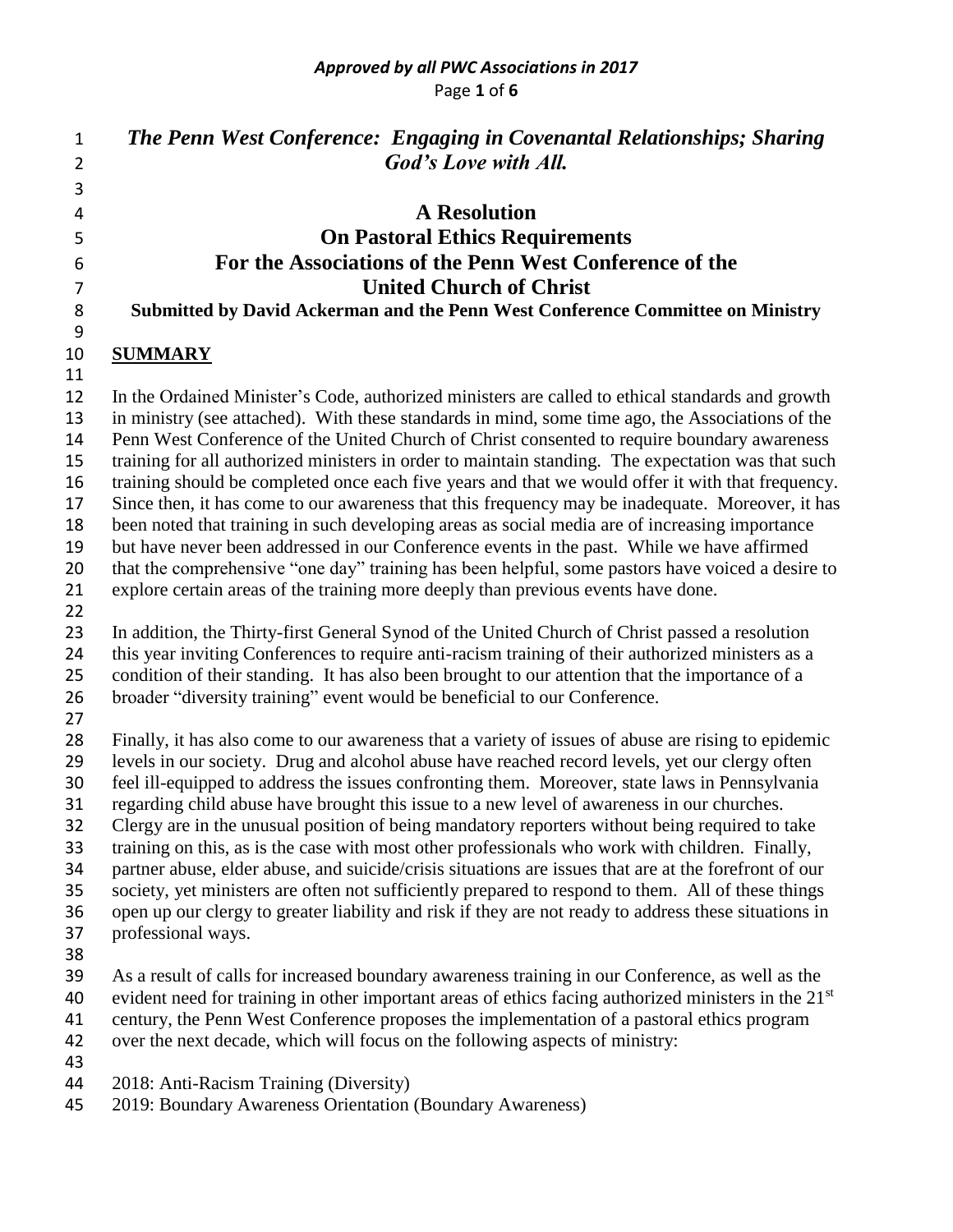#### *Approved by all PWC Associations in 2017* Page **2** of **6**

- 2020: Internet/Social Media Boundaries (Boundary Awareness)
- 2021: Substance Abuse: Addiction and Recovery (Continuing Education)
- 2022: Ministry with LGBTQ Persons (Diversity)
- 2023: Retirement/Departure/Interim Boundaries (Boundary Awareness)
- 2024: Child Sexual Abuse/Elder Abuse (Continuing Education)
- 2025: Ministering with Persons with Disabilities (Diversity)
- 2026: Sexual Ethics/Dual Relationships/Gifts/Finances (Boundary Awareness)
- 2027: Domestic Violence, Suicide, and Crisis Response (Continuing Education)
- 
- The plan is to partner with the Penn West Academy for Ministry to offer more than one training
- event in more than one location on more than one day of the week, in order to provide the
- greatest possible attendance opportunities for ministers. Authorized ministers need not attend
- more than one of these events in a given year. Certificates of completion of training will be
- provided to those who are physically present for it. We want these events to be quality
- experiences that benefit our pastors and our churches and that use time together as efficiently as possible.
- 
- 

Boundary Awareness Orientation will be offered one final time for all our pastors in 2019. This

will be the last time in PWC that all pastors who have taken Boundary Awareness Orientation

- will need to do so again. After 2019, Boundary Awareness Orientation will be offered on an
- annual basis (perhaps ecumenically) for all pastors new to the Conference who have not taken
- Boundary Awareness Orientation. These pastors must take this before any of the other courses
- offered in the curriculum. Taking Boundary Awareness Orientation satisfies the Pastoral Ethics
- Requirement for that year. This would be the only offering that would be exclusively for
- authorized ministers and Members in Discernment and not for laity.
- 

## **BIBLICAL, THEOLOGICAL AND ETHICAL RATIONALE**

 Scripture is filled with calls for leaders to exercise their leadership faithfully. The prophet Ezekiel rails against shepherds who fail to do their work: "As I live, says the Lord God, because my sheep have become a prey, and my sheep have become food for all the wild animals, since there was no shepherd; and because my shepherds have not searched for my sheep, but the shepherds have fed themselves, and have not fed my sheep; therefore you shepherds, hear the word of the Lord. Thus says the Lord God, I am against the shepherds; and I will demand my sheep at their hand, and put a stop to their feeding the sheep; no longer shall the shepherds feed 81 themselves. I will rescue my sheep from their mouths, so that they may not be food for them" (Ezekiel 34:7-10). In the Gospel of John Jesus says, "I am the good shepherd. The good 83 shepherd lays down his life for the sheep." (John 10:11) and then later says to Peter "Tend my sheep." (John 21:16). Also, we see in the Epistles numerous calls for faithfulness in leadership. The author of 2 Peter writes, "But false prophets also arose among the people, just as there will be false teachers among you, who will secretly bring in destructive opinions. They will even deny the Master who bought them – bringing swift destruction on themselves. Even so, many will follow their licentious ways and because of these teachers the way of truth will be maligned. And in their greed they will exploit you with deceptive words" (2 Peter 2:1-3a). Again, James writes, "Not many of you should become teachers, my brothers and sisters, for you know that we who teach will be judged with greater strictness" (James 3:1). Clearly, the Bible calls those who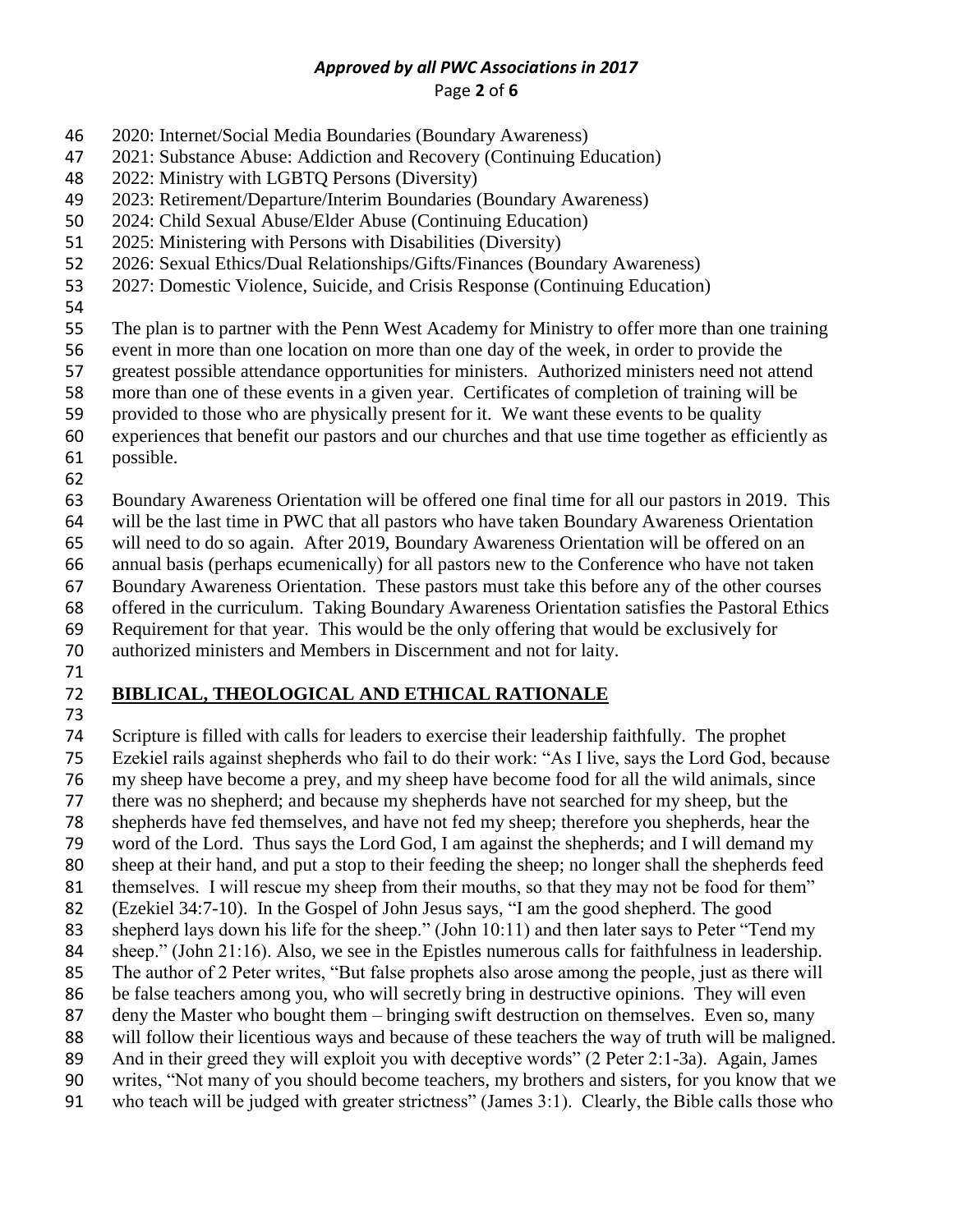#### *Approved by all PWC Associations in 2017* Page **3** of **6**

- lead to maintain strong ethical standards, so as not to take advantage of their leadership position in order to harm or abuse those who are entrusted to their care. **TEXT OF THE MOTION** Whereas, scripture and tradition charge those who are called to leadership positions in ministry to high ethical standards of behavior; and Whereas there stands a code of ethics and a commitment to growth for those authorized in the United Church of Christ; and Whereas, changes in society and in church compel authorized ministers in the United Church of Christ to keep current on changes in significant practical issues of ministry in our time; and Whereas, clergy cannot afford to rest on training for ministry that occurred years ago and not discern the need for current learning in areas of pastoral ethics, for their own benefit as well as 108 for the benefit of those whom they serve; and Whereas, lawsuits emerging from cases of clergy malpractice are a growing threat to the well- being of the church universal and the case for clergy maintaining healthy boundaries and being cognizant of best practices on critical ministry issues is of tantamount importance in our world today; and Whereas, the need for ongoing training in the areas of boundary awareness, cultural diversity awareness, and abuse awareness/response is evident to most, if not all, practitioners of ministry today. Therefore be it resolved, that the Associations of the Penn West Conference agree to participate 120 in the pastoral ethics program as outlined in the Resolution Summary. Be it further resolved that participation in this program will be an annual expectation for all authorized ministers to maintain standing in their respective Associations. If a minister fails to attend a session, that minister shall submit a paper to their Association Committee on Ministry. In the years that the subject involves Boundary Awareness or Diversity training, the paper must be on the subject of focus for that year. Failure to do so within a given calendar year may lead to 127 suspension and/or termination of an authorized minister's standing in the Association. Be it further resolved that laypeople are also encouraged to attend these events (with the exception of Boundary Awareness Orientation in 2019), in order to provide as broad of a base of ethical wisdom as possible among the Associations of the Penn West Conference. **FUNDING** Funding for the implementation of this resolution will be provided in consultation with the Penn West Conference Committee on Ministry.
-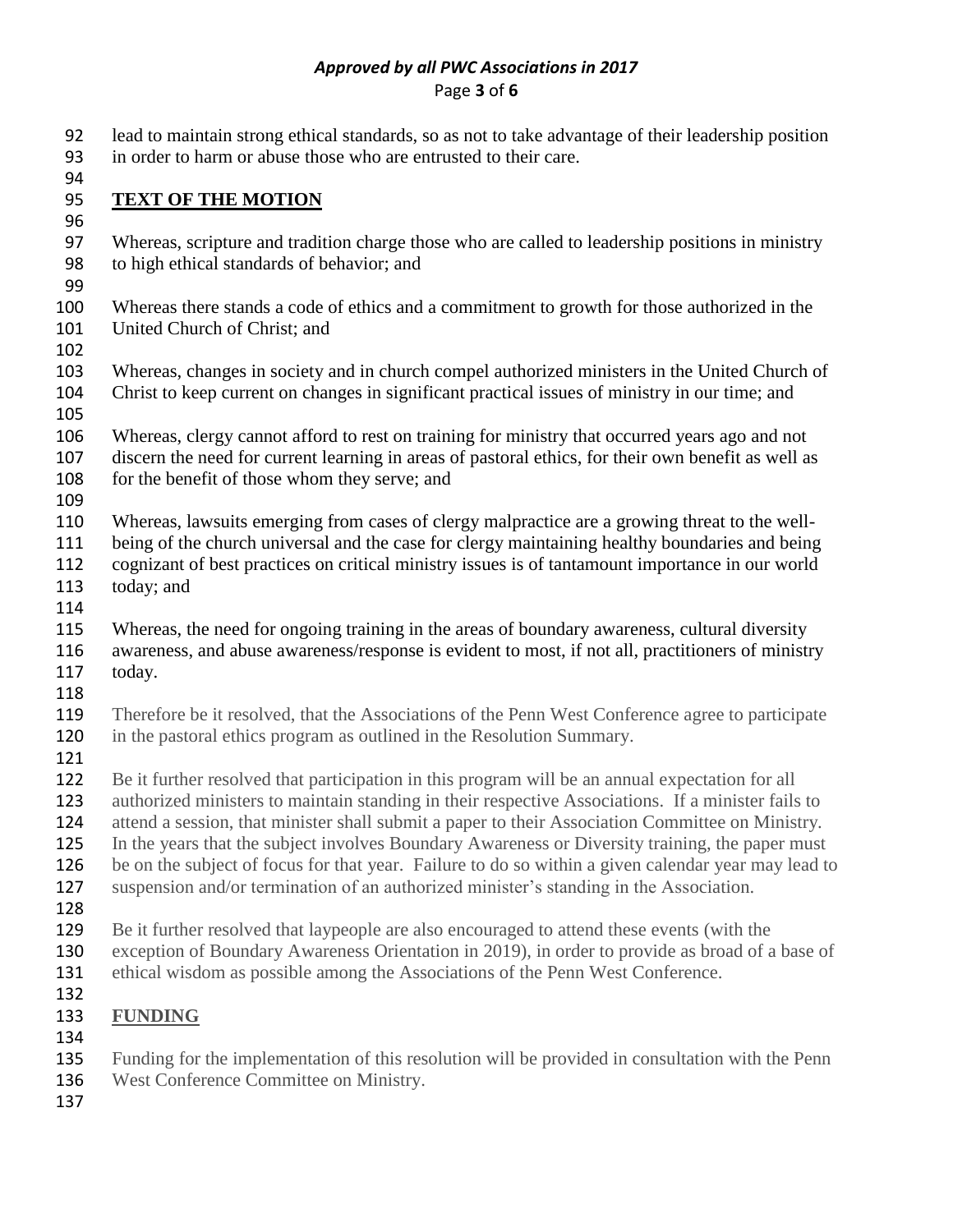### *Approved by all PWC Associations in 2017* Page **4** of **6**

#### **IMPLEMENTATION**

The Penn West Conference Office will work with the Penn West Academy and Conference

Committee on Ministry in order to establish dates, times, locations, and staffing for these events.

The hope is that they will occur in the first half of the calendar year. Authorized ministers who

fail to attend any of these events will be notified by their Association Committee on Ministry of

144 their need to submit a paper on this subject. The Faith-Trust Institute has resources that ministers may find helpful for such papers. Ministers who have not attended the events or

completed a paper should be notified of their need to do this in October, November, and

147 December. After these notifications, authorized ministers who have not submitted a paper may

148 have their standing in their Association suspended and/or terminated.

 In addition, it is hoped that items such as Informational Reviews and Three and Four-Way Covenants will be made available to authorized ministers for their completion at these events.

# **ATTACHMENT: THE UNITED CHURCH OF CHRIST MINISTERIAL CODE**

I acknowledge as the Church's sole Head, Jesus Christ, Son of God and Savior, and as kindred in

 Christ all who share in this confession. I will look to the Word of God in the Scriptures, and to the presence and power of the Holy Spirit, to prosper its creative and redemptive work in the

world. (Preamble to the UCC Constitution)

Affirming that I have been called by God to be a minister of the Lord Jesus Christ and granted

ministerial standing by the United Church of Christ, I agree to preach and teach the gospel, to

administer the sacraments and rites of the Church with integrity, and to exercise pastoral care and

- leadership in covenant with others.
- 

 Relying on the grace of God, I… 

- COVENANT WITH GOD TO:
- o Lead a life worthy of the calling to which I have been called.

o Demonstrate a sincere yearning for connection with the triune God, expressed in prayer,

worship, Bible study, retreat, and other spiritual practices.

o Affirm the importance of discernment in relationship to my call and, using the Marks of

 Faithful and Effective Authorized Ministers, will continue to discern the nature of my call in community.

- o Grow in faith, knowledge, and the practice of ministry through intentional continuing education, study, and devotional life.
- o Cultivate a culture of call by nurturing the gifts of others in the Church and joining their gifts

 with mine in seasons of change and continuity for the sake of the mission of Jesus Christ and the health of the Church.

 o Honor the diversity of God's creation and work for the unity of the body of Christ (John 17:21).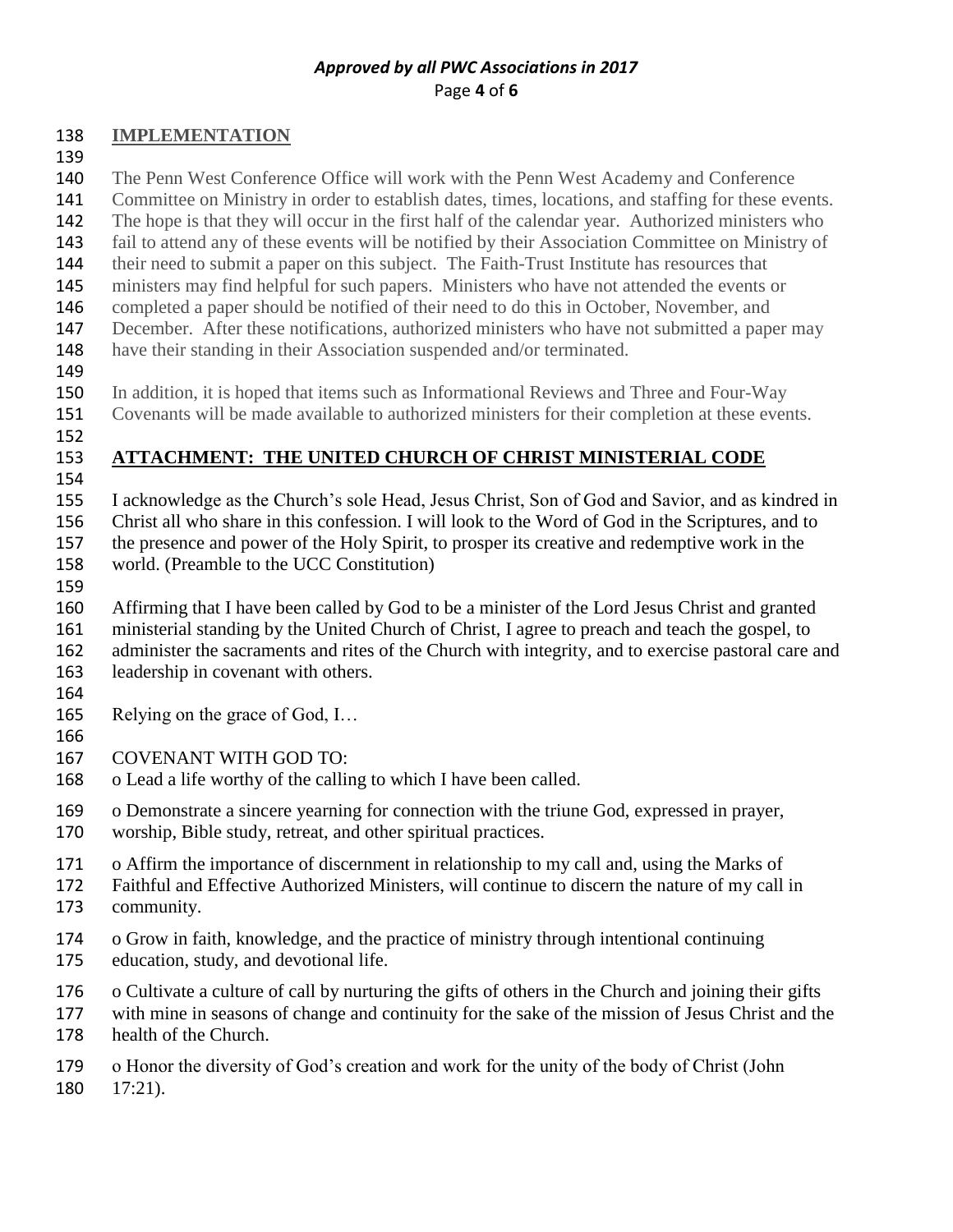### *Approved by all PWC Associations in 2017* Page **5** of **6**

- o Recognize the communal nature of God, ensuring that ministry does not happen in isolation.
- 
- COVENANT WITH SELF AND FAMILY TO:
- o Attend to my physical well-being by adopting a healthy life style including diet, exercise, and
- rest, setting aside time for Sabbath and vacation.
- o Steward my time, talents, and personal financial resources responsibly.
- o Accept responsibility for all debts that I incur.
- o Refrain from abusive behavior including abusive behavior toward others, the abuse of alcohol,
- drugs, or any other substance; to seek appropriate care for physical and mental health concerns; and to avoid addictive behaviors.
- o Maintain high moral standards in my sexual behavior.
- o Honor my family commitments, including my family's need for privacy and time together.
- o Develop and maintain meaningful personal relationships outside of my ministry setting.
- COVENANT WITH THE UNITED CHURCH OF CHRIST TO:
- o Actively participate in the covenantal life and work of all settings of the United Church of Christ.
- o Adhere to all requirements for maintaining ministerial standing as set forth by my Association, and abide by the terms of my call agreements and covenants with energy and vitality.
- o Seek the counsel of others, including Conference staff and/or the Association Committee on the Ministry, should divisive tensions threaten my relationship with those with whom I minister.
- o Serve as an ambassador for the United Church of Christ, and participate in activities that strengthen its mission, vision and purpose.
- o Advocate for fair standards of compensation for all ordained and lay employees of the Church, and honor the search and call process of the United Church of Christ.
- o Seek to know, understand and respect the diversity of opinions and people within the United Church of Christ, affirming that all settings of the UCC speak to the church and not for it.
- o Encourage and participate in the evaluation of my ministry, understanding and demonstrating that ministry is of and for the Church as it seeks to advance God's mission in the world.
- COVENANT WITH MY MINISTRY SETTING TO:
- o Preach and teach the gospel without fear or favor, regarding all persons with equal respect and concern, and undertaking to minister impartially.
- o Honor all confidences shared with me, telling only those who need to know, what they need to know, when they need to know it.
- o Steward church funds and property faithfully, while overseeing the administrative tasks of ministry with integrity.
- o Speak the truth, not using my position, power, or authority to exploit any person nor using my
- position for unwarranted personal financial gain.